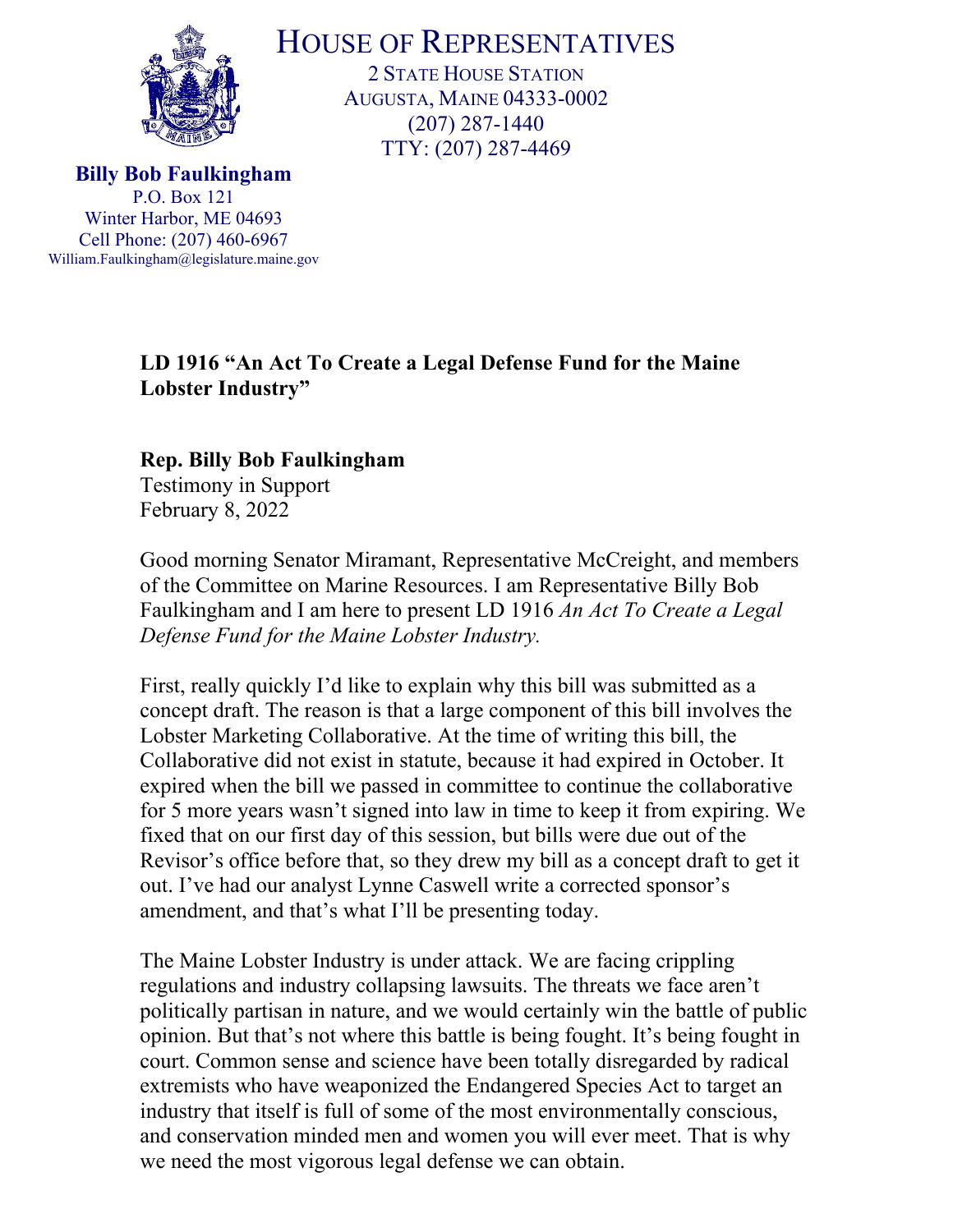I won't get too deep into the details, but it bears repeating that the last time a North Atlantic right whale was entangled in Maine lobster gear was over 17 years ago, and it was successfully freed. No right whale death has ever been linked to the Maine lobster industry. Over the last two decades the industry has made many gear modifications, and altered the way we fish to reduce the risk of entanglement. It has worked.

There are several important legal actions happening right now. The Maine Lobstermen's Association is engaged in court in Washington DC. The Maine Attorney General, and the Maine Lobster Union have both filed as intervenor in that case. This is a case brought by several NGO's against the federal government that has led to the severe restrictions coming down on the lobster industry. There is also a case the Lobster Union has filed in Bangor against the seasonal closure of nearly 1,000 square miles of the Gulf of Maine. After an initial victory in that case there was an appeal that didn't go in the industry's favor. That case is ongoing. Finally, there is a case the Maine Lobsterman's Association has filed in Washington DC against the biological opinion. This is the so called "science" the federal government has used to conclude that the lobster industry must reduce risk by 98% by 2030.

So those are the current legal battles, now I'd like to talk about how we help supplement these legal efforts.

Maine lobstermen pay \$1,538,900 in trap tag fees that is used as revenue for DMR in the Lobster Management Fund. They also pay \$1,446,943 in license surcharge fees for marketing. Dealers contribute another \$537,400.00 to this fund. My proposed LD 1916 would direct \$.20 from each trap tag, and 20% of the marketing collaborative to a Legal Defense Fund, which would be managed by a commission made up of 6 licensed lobstermen and 3 licensed Lobster Dealers appointed equally, each by the Governor, Senate President, and Speaker of the House. \$.20 from the tag fees would raise \$410,373.33. 20% of the marketing collaborative would raise \$396,868.60. That's \$807,241.93 that will be put towards our much needed legal defense.

The beauty of this proposal is that this bill is funded by the industry. It won't cost the state or the taxpayers a penny from the general fund. There is precedent for a proposal like this. This bill is very similar and almost mirrors the type of thing that was done when the industry came to the state to form the Lobster Marketing Collaborative. This is the industry asking to use some of its own money as a funding source for it's necessary legal defense.

I'd like to speak briefly about the two funding sources. First the trap tags; I fished before trap tags, and I was around for the discussion when they were implemented. Trap tags were implemented as an enforcement mechanism to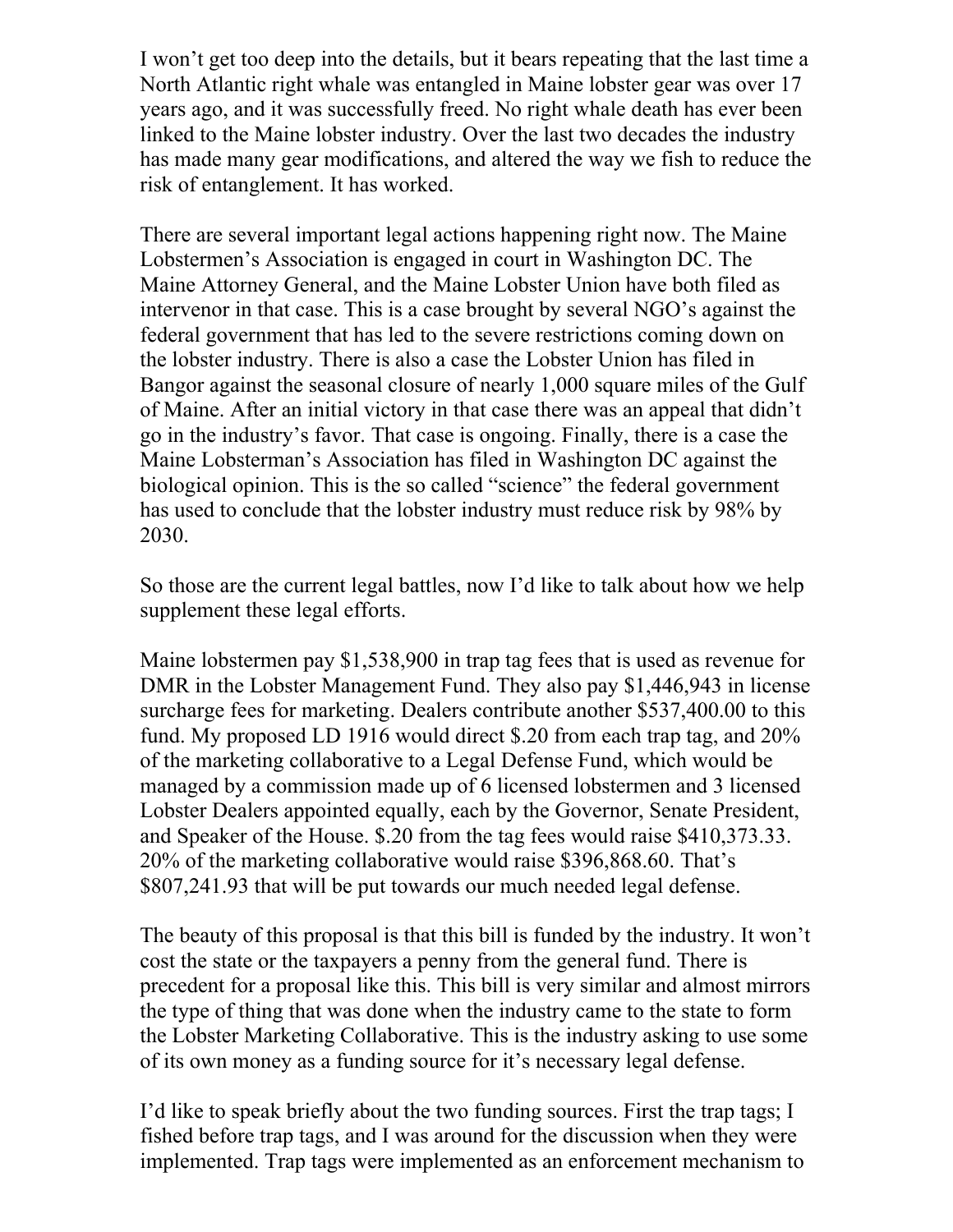manage the creation of a trap limit. The tags cost us \$.10 then and were to be used as a management tool, not as a source of revenue. We were told they would never increase more than the cost to produce them. At some point there was a push to increase them from \$.10 to \$.20 with the extra \$.10 going towards whale research for the benefit of the industry. The tag price increased several more times, and today it has recently increased to \$.75. I believe the most recent round of tags cost the state \$.16 to purchase. The most recent increase was \$.25. This proposal will divert \$.20 of that to the Legal Defense Fund. The Department will increase the revenue it sees in the Lobster Management Fund from \$.50 to \$.55 even after we designate this \$.20 for legal defense. I am aware that the department funds around 18 positions both full or part time with the Lobster Management Fund. I am fully committed to assisting the department in raising the revenue it needs through the general fund. We must not make an industry being crushed by government regulations bear the responsibility of those positions solely by themselves. They are only one fishery of many, and their industry contributes a billion dollars to the Maine economy.

Now I'd like to speak briefly about the other funding source. This proposal diverts 20% of surcharges from the Lobster Marketing Collaborative. This fund receives over \$1.9 million dollars. About 75% from Lobster licenses and 25% from Lobster dealer licenses. This proposal would leave the collaborative well-funded with \$1.6 million dollars. I don't believe this would significantly impact the work they do. However, I am committed to keeping that initiative well-funded and have a solution for that funding gap. I've raised the issue in the past, about equity of surcharge across license levels. To further explain, Maine Lobster licenses have 3 tiers, who each pay a different amount of surcharge. Currently class 3 funds 50% of the surcharge from fishermen, followed by class 2 at 37%, and finally class 1 at an anemic 13%. I believe these class 1 licenses are largely latent license holders, and have been getting a free ride on the surcharge fees. I would support increasing the surcharge on class 1 licenses, or even simply eliminating that class, and going to a two class license structure. I would also support a small surcharge on recreational licenses for the legal defense fund. Although, I wouldn't support a recreational surcharge going to promotion, as recreational licenses are targeting lobsters for sustenance, I do believe recreational license holders have a vested interest in protecting the access to that means of sustenance.

Finally, I would further recommend to the board a couple more changes to the draft. First, implementation: I would recommend an implementation date of January 1, 2023. We've already begun 2022, and a bill like this shouldn't be implemented mid-year, as it would create too many difficulties. If the bill goes into effect at the start of 2023, it gives the Department and the Collaborative the necessary time to prepare for implementation.